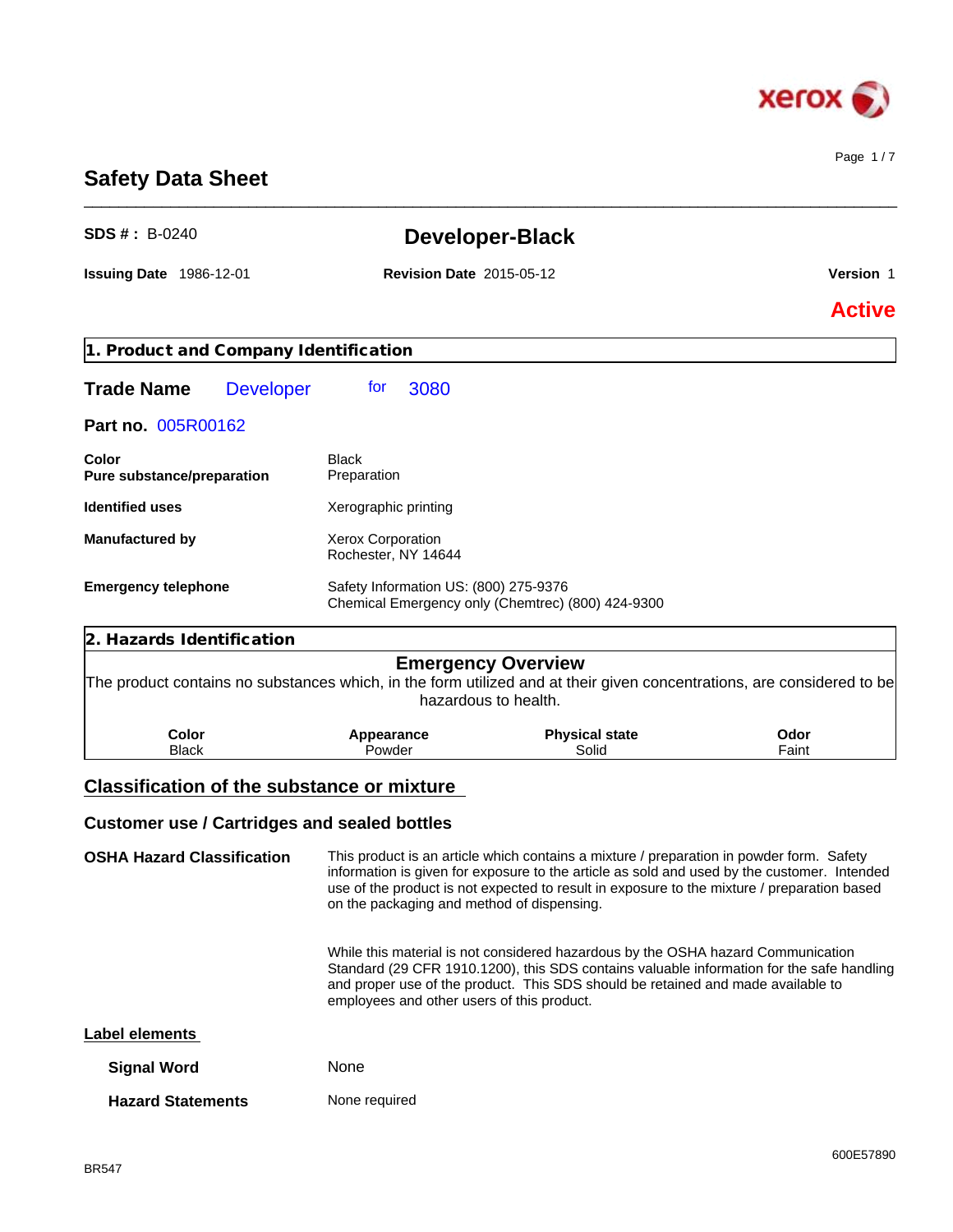

# \_\_\_\_\_\_\_\_\_\_\_\_\_\_\_\_\_\_\_\_\_\_\_\_\_\_\_\_\_\_\_\_\_\_\_\_\_\_\_\_\_\_\_\_\_\_\_\_\_\_\_\_\_\_\_\_\_\_\_\_\_\_\_\_\_\_\_\_\_\_\_\_\_\_\_\_\_\_\_\_\_\_\_\_\_\_\_\_\_\_\_\_\_\_ **SDS # :** B-0240 **Developer-Black** Page 2 / 7

| <b>Precautionary Statements</b>                              | None required                                                                                                                                                                |
|--------------------------------------------------------------|------------------------------------------------------------------------------------------------------------------------------------------------------------------------------|
| <b>Potential Health Effects</b>                              |                                                                                                                                                                              |
| <b>Principle Routes of Exposure</b><br><b>Acute toxicity</b> | Inhalation                                                                                                                                                                   |
| Eyes                                                         | No known effect                                                                                                                                                              |
| <b>Skin</b>                                                  | No known effect                                                                                                                                                              |
| <b>Inhalation</b>                                            | No known effect                                                                                                                                                              |
| Ingestion                                                    | No known effect                                                                                                                                                              |
| <b>Chronic effects</b>                                       |                                                                                                                                                                              |
| <b>Main symptoms</b>                                         | Overexposure may cause:                                                                                                                                                      |
|                                                              | mild respiratory irritation similar to nuisance dust.                                                                                                                        |
| Aggravated medical conditions                                | None under normal use conditions                                                                                                                                             |
| <b>Environmental hazard</b>                                  | The environmental impact of this product has not been fully investigated. However, this<br>preparation is not expected to present significant adverse environmental effects. |

## 3. Composition/Information on Ingredients

| <b>Chemical Name</b> | <b>CAS-No</b> | Weight %    |
|----------------------|---------------|-------------|
| Ferrite              | 66402-68-4    | 99          |
| Polvester resin      | 39382-25-7    | 0.5-1       |
| Carbon Black         | 1333-86-4     | $0.1 - 0.5$ |

### 4. First Aid Measures

| <b>General advice</b>             | For external use only. When symptoms persist or in all cases of doubt seek medical advice.                                                 |
|-----------------------------------|--------------------------------------------------------------------------------------------------------------------------------------------|
|                                   | Show this material safety data sheet to the doctor in attendance.                                                                          |
| Eye contact                       | Immediately flush with plenty of water. After initial flushing, remove any contact lenses and<br>continue flushing for at least 15 minutes |
| <b>Skin contact</b>               | Wash skin with soap and water                                                                                                              |
| <b>Inhalation</b>                 | Move to fresh air                                                                                                                          |
| Ingestion                         | Rinse mouth with water and afterwards drink plenty of water or milk                                                                        |
| Notes to physician                | Treat symptomatically                                                                                                                      |
| <b>Protection of first-aiders</b> | No special protective equipment required                                                                                                   |
|                                   |                                                                                                                                            |

# 5. Fire-Fighting Measures

| <b>Flammable properties</b>    | Not flammable. Will not readily ignite                            |
|--------------------------------|-------------------------------------------------------------------|
| <b>Flash point</b>             | Not applicable                                                    |
| Suitable extinguishing media   | Use water spray or fog; do not use straight streams, Foam         |
| Unsuitable extinguishing media | Do not use a solid water stream as it may scatter and spread fire |
|                                |                                                                   |

**Specific hazards arising from the chemical**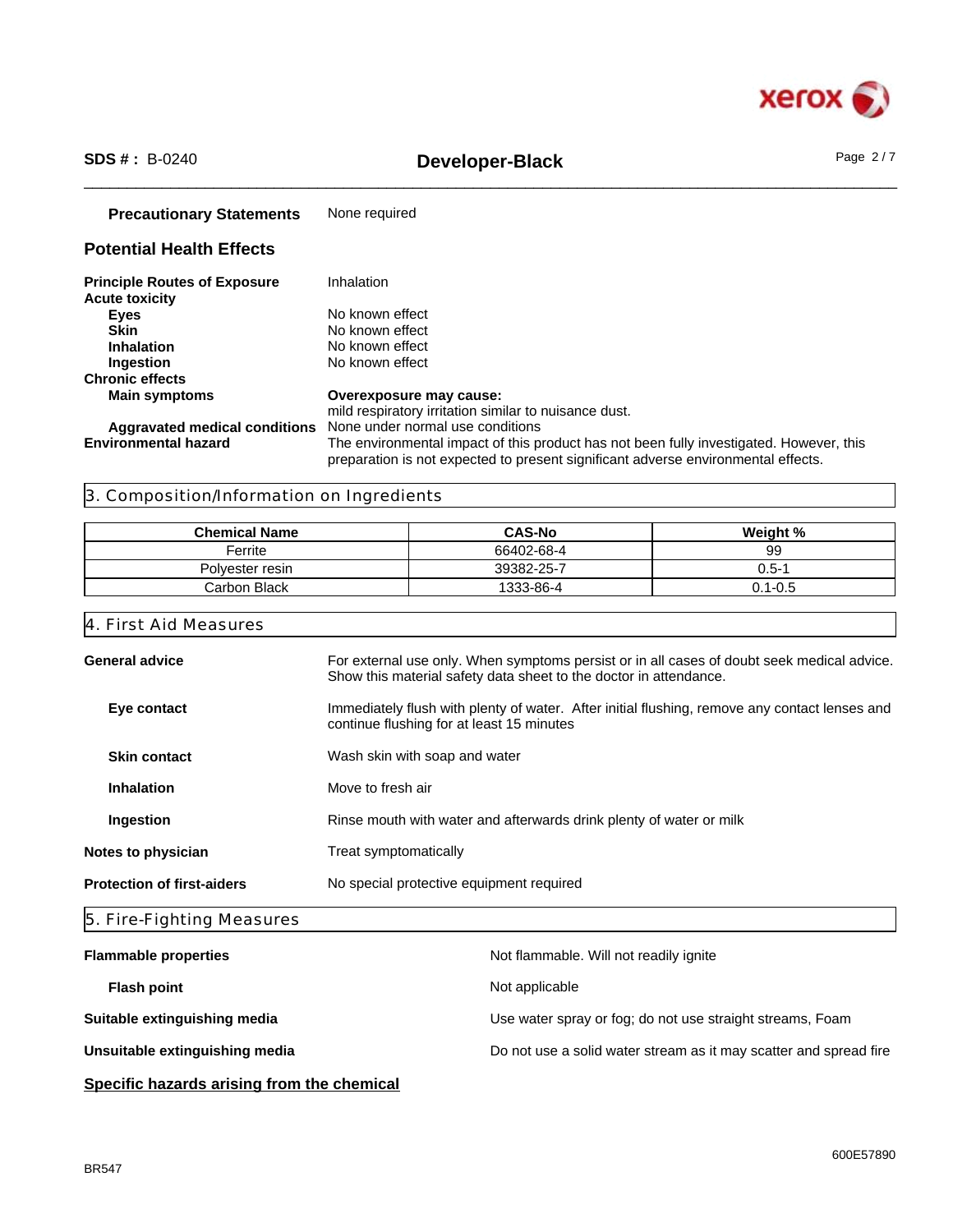

# \_\_\_\_\_\_\_\_\_\_\_\_\_\_\_\_\_\_\_\_\_\_\_\_\_\_\_\_\_\_\_\_\_\_\_\_\_\_\_\_\_\_\_\_\_\_\_\_\_\_\_\_\_\_\_\_\_\_\_\_\_\_\_\_\_\_\_\_\_\_\_\_\_\_\_\_\_\_\_\_\_\_\_\_\_\_\_\_\_\_\_\_\_\_ **SDS # :** B-0240 **Developer-Black** Page 3 / 7

| <b>Hazardous combustion products</b>    | Hazardous decomposition products due to incomplete<br>combustion, Carbon oxides, Nitrogen oxides (NOx) |
|-----------------------------------------|--------------------------------------------------------------------------------------------------------|
| <b>Explosion Data</b>                   |                                                                                                        |
| <b>Sensitivity to Mechanical Impact</b> | Not impact sensitive                                                                                   |
| <b>Sensitivity to Static Discharge</b>  | Fine dust dispersed in air, in sufficient concentrations, and in the                                   |
|                                         | presence of an ignition source is a potential dust explosion                                           |
|                                         | hazard                                                                                                 |

### **Protective Equipment and Precautions for Firefighters**

In the event of fire and/or explosion do not breathe fumes. Wear fire/flame resistant/retardant clothing. Use self-contained pressure-demand breathing apparatus if needed to prevent exposure to smoke or airborne toxins.

| <b>Personal Precautions</b><br>Avoid breathing dust<br><b>Environmental Precautions</b><br>No special environmental precautions required<br>Prevent dust cloud<br>Prevent dust cloud. Sweep up or vacuum up spillage and collect in suitable container for |
|------------------------------------------------------------------------------------------------------------------------------------------------------------------------------------------------------------------------------------------------------------|
| <b>Methods for containment</b><br>Methods for cleaning up                                                                                                                                                                                                  |
|                                                                                                                                                                                                                                                            |
|                                                                                                                                                                                                                                                            |
| disposal. Use non-sparking tools and equipment.                                                                                                                                                                                                            |
| <b>Other Information</b><br>The environmental impact of this product has not been fully investigated. However, this<br>preparation is not expected to present significant adverse environmental effects.                                                   |
| 7. Handling and Storage                                                                                                                                                                                                                                    |
| Handle in accordance with good industrial hygiene and safety practice<br>Advice on safe handling<br>Avoid dust accumulation in enclosed space<br>Prevent dust cloud                                                                                        |
| Keep container tightly closed in a dry and well-ventilated place<br><b>Technical measures/Storage</b><br>conditions<br>Store at room temperature                                                                                                           |
| None under normal use condtions<br><b>Hygiene measures</b>                                                                                                                                                                                                 |
| 8. Exposure Controls/Personal Protection                                                                                                                                                                                                                   |

### **Exposure guidelines**

**Product information**

**ACGIH TLV TWA** 10 mg/m<sup>3</sup> (inhalable particles) **ACGIH TLV TWA** 3 mg/m<sup>3</sup> (respirable dust) **OSHA PEL TWA** 15 mg/m<sup>3</sup> (total dust) **OSHA PEL TWA** 5 mg/m<sup>3</sup> (respirable dust) **Xerox Exposure Limit**  $2.5 \text{ mg/m}^3$  (total dust) **Xerox Exposure Limit** 0.4 mg/m<sup>3</sup> (respirable dust)

### **Other Information**

The results obtained from a Xerox sponsored Chronic Toner Inhalation Study demonstrated no lung changes in rats for the lowest (1 mg/m<sup>3</sup> ) exposure level (the level most relevant to potential human exposure). A very slight degree of fibrosis was noted in 25% of animals at the middle (4mg/m<sup>3</sup>) exposure level, while a slight degree of fibrosis was noted in all the animals at the highest (16 mg/m<sup>3</sup> ) exposure level. These findings are attributed to "lung overloading", a generic response to excessive amounts of any dust retained in the lungs for a prolonged period. This study was conducted using a special test toner to comply with an EPA testing protocol.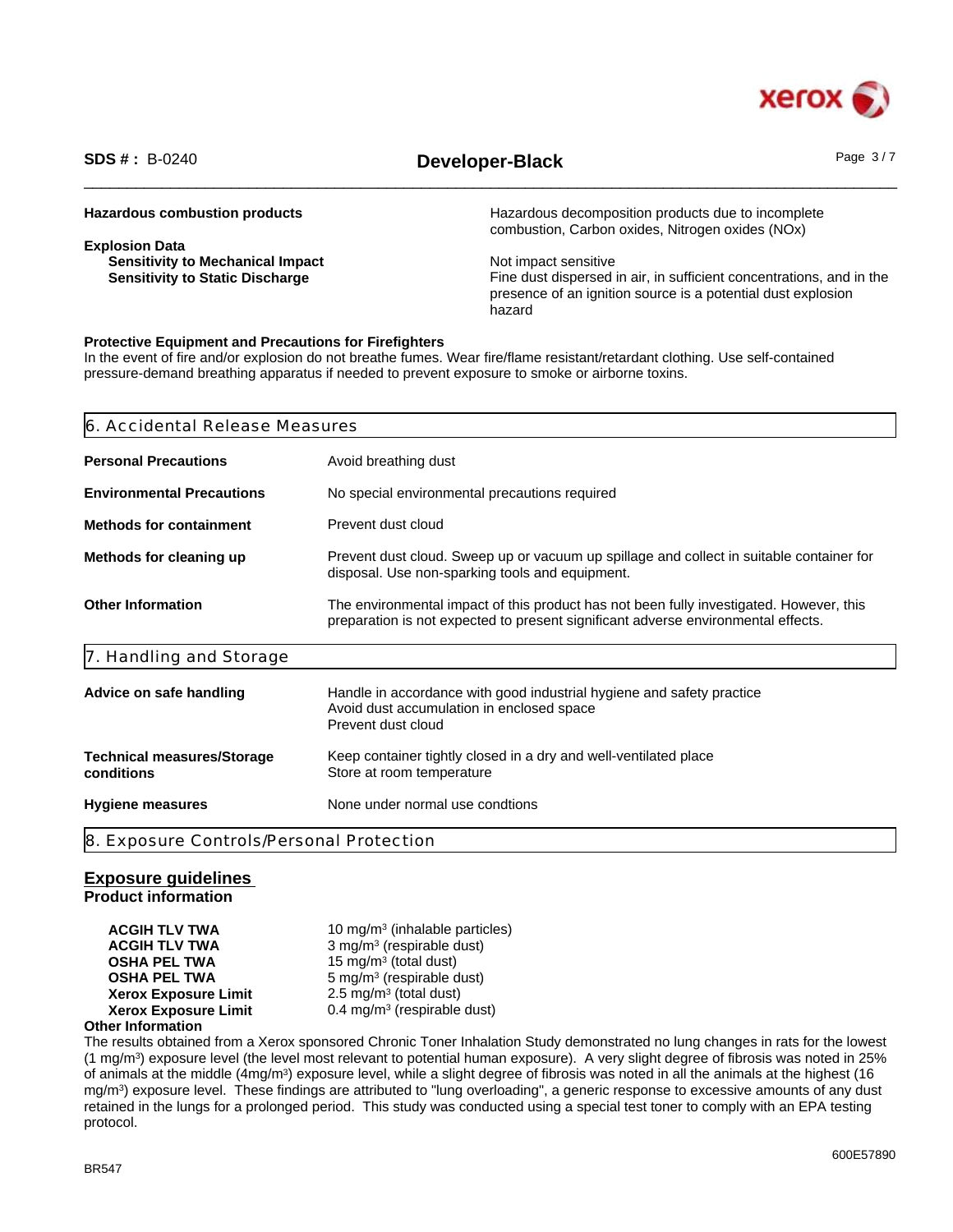

### **Occupational Exposure Controls**

**Engineering measures** None under normal use conditions

# **Personal Protective Equipment**

### **Customer use / Cartridges and sealed bottles**

| <b>Respiratory protection</b> | No special protective equipment required |
|-------------------------------|------------------------------------------|
| <b>Eye/Face protection</b>    | No special protective equipment required |
| Skin and body protection      | No special protective equipment required |
| <b>Hand protection</b>        | No special protective equipment required |

# 9. Physical and Chemical Properties

| Appearance<br><b>Odor threshold</b><br>рH<br><b>Flash point</b> | Powder<br>Not applicable<br>Not applicable<br>Not applicable |                                              | Odor<br><b>Physical state</b><br>Color<br><b>Boiling</b><br>point/range | Faint<br>Solid<br><b>Black</b><br>Not applicable                                             |
|-----------------------------------------------------------------|--------------------------------------------------------------|----------------------------------------------|-------------------------------------------------------------------------|----------------------------------------------------------------------------------------------|
| <b>Autoignition</b><br>temperature                              | Not applicable                                               |                                              |                                                                         |                                                                                              |
| <b>Flammability Limits in Air</b>                               |                                                              | Not applicable                               |                                                                         |                                                                                              |
| <b>Explosive properties</b>                                     |                                                              | source is a potential dust explosion hazard  |                                                                         | Fine dust dispersed in air, in sufficient concentrations, and in the presence of an ignition |
| Vapor pressure                                                  |                                                              | Not applicable                               |                                                                         |                                                                                              |
| Vapor density                                                   |                                                              | Not applicable                               |                                                                         |                                                                                              |
| <b>Water solubility</b>                                         |                                                              | Negligible                                   |                                                                         |                                                                                              |
| <b>Viscosity</b><br><b>Partition coefficient</b>                |                                                              | Not applicable<br>Not applicable             |                                                                         |                                                                                              |
| <b>Evaporation rate</b>                                         |                                                              | Not applicable                               |                                                                         |                                                                                              |
| Melting point/range                                             |                                                              | Not determined                               |                                                                         |                                                                                              |
| <b>Freezing point</b>                                           |                                                              | Not applicable                               |                                                                         |                                                                                              |
| <b>Decomposition temperature</b>                                |                                                              | Not determined                               |                                                                         |                                                                                              |
| <b>Specific gravity</b>                                         |                                                              | 1 (toner component)<br>$\tilde{\phantom{a}}$ |                                                                         |                                                                                              |
|                                                                 |                                                              | $\sim$ 5 (carrier component)                 |                                                                         |                                                                                              |

### 10. Stability and Reactivity

| <b>Reactivity</b>     | No dangerous reaction known under conditions of normal use |
|-----------------------|------------------------------------------------------------|
| <b>Stability</b>      | Stable under normal conditions                             |
| Incompatible products | None                                                       |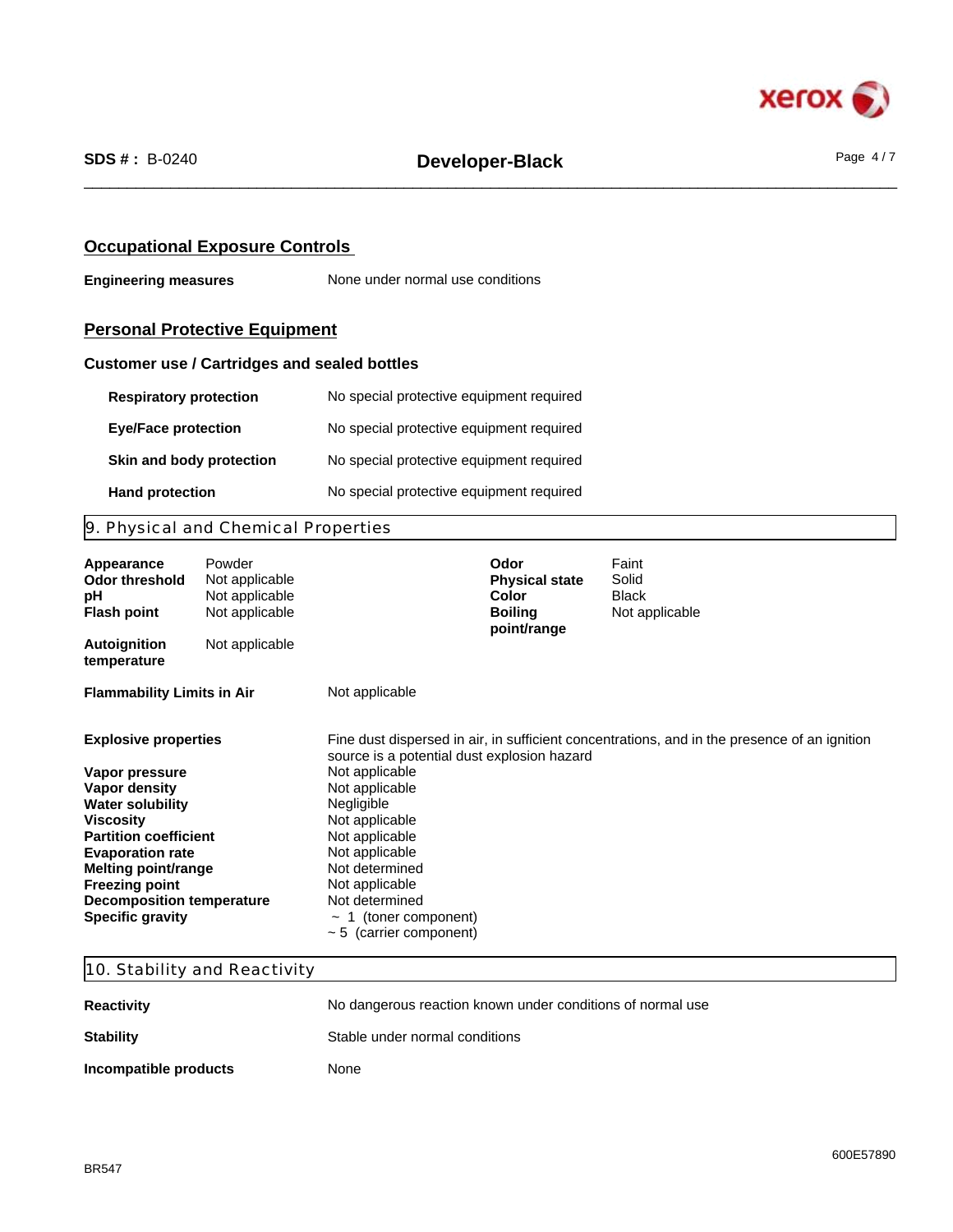

| <b>SDS #</b> : $B-0240$                                | Page 5/7<br><b>Developer-Black</b>                                                                                                                                |                                                                                               |            |
|--------------------------------------------------------|-------------------------------------------------------------------------------------------------------------------------------------------------------------------|-----------------------------------------------------------------------------------------------|------------|
| <b>Conditions to Avoid</b>                             | Prevent dust cloud<br>Fine dust dispersed in air, in sufficient concentrations, and in the presence of an ignition<br>source is a potential dust explosion hazard |                                                                                               |            |
| Hazardous Decomposition Products None under normal use |                                                                                                                                                                   |                                                                                               |            |
| <b>Hazardous polymerization</b>                        | Hazardous polymerization does not occur                                                                                                                           |                                                                                               |            |
| <b>Hazardous reactions</b>                             | None under normal processing                                                                                                                                      |                                                                                               |            |
| 11. Toxicological Information                          |                                                                                                                                                                   |                                                                                               |            |
|                                                        |                                                                                                                                                                   | The toxicity data noted below is based on the test results of similar reprographic materials. |            |
| <b>Acute toxicity</b>                                  |                                                                                                                                                                   |                                                                                               |            |
| <b>Product information</b>                             |                                                                                                                                                                   |                                                                                               |            |
| <b>Irritation</b>                                      |                                                                                                                                                                   | No skin irritation, No eye irritation                                                         |            |
| LD50 Oral                                              | $> 5$ g/kg (rat)                                                                                                                                                  |                                                                                               |            |
| <b>LD50 Dermal</b>                                     | $> 5$ g/kg (rabbit)                                                                                                                                               |                                                                                               |            |
| <b>LC50 Inhalation:</b>                                | $> 5$ mg/L (rat, 4 hr)                                                                                                                                            |                                                                                               |            |
| <b>Eyes</b>                                            | No known effect                                                                                                                                                   |                                                                                               |            |
| <b>Skin</b>                                            | No known effect                                                                                                                                                   |                                                                                               |            |
| Inhalation                                             | No known effect                                                                                                                                                   |                                                                                               |            |
| Ingestion                                              | No known effect                                                                                                                                                   |                                                                                               |            |
| <b>Chronic toxicity</b>                                |                                                                                                                                                                   |                                                                                               |            |
| <b>Product information</b>                             |                                                                                                                                                                   |                                                                                               |            |
| <b>Chronic effects</b>                                 |                                                                                                                                                                   | No known effects under normal use conditions                                                  |            |
| <b>Main symptoms</b>                                   |                                                                                                                                                                   | <b>Overexposure may cause:</b> mild respiratory irritation similar to nuisance dust.          |            |
| <b>Aggravated medical conditions</b>                   | None under normal use conditions                                                                                                                                  |                                                                                               |            |
| Carcinogenicity                                        | See "Other Information" in this section.                                                                                                                          |                                                                                               |            |
| <b>Chemical Name</b>                                   |                                                                                                                                                                   | <b>IARC</b>                                                                                   | <b>NTP</b> |
| Carbon Black                                           | 2B                                                                                                                                                                |                                                                                               |            |
| <b>Other information</b>                               |                                                                                                                                                                   |                                                                                               |            |

The IARC (International Agency for Research on Cancer) has listed carbon black as "possibly carcinogenic to humans". The classification is based on studies evaluating pure, "free" carbon black. In contrast, toner is a formulation composed of specially prepared polymer and a small amount of carbon black (or other pigment). In the process of making toner, the small amount of carbon black becomes encapsulated within a matrix. Xerox has performed extensive testing of toner, including a chronic bioassay (test for potential carcinogenicity). Exposure to toner did not produce evidence of cancer in exposed animals. The results were submitted to regulatory agencies and published extensively.

| <b>Other toxic effects</b>  |                                          |
|-----------------------------|------------------------------------------|
| <b>Product information</b>  |                                          |
| <b>Sensitization</b>        | No sensitization responses were observed |
| <b>Mutagenic effects</b>    | Not mutagenic in AMES Test               |
| <b>Target organ effects</b> | None known                               |
| Other adverse effects       | None known                               |
| <b>Aspiration Hazard</b>    | Not applicable                           |

### 12. Ecological Information

### **Ecotoxicity**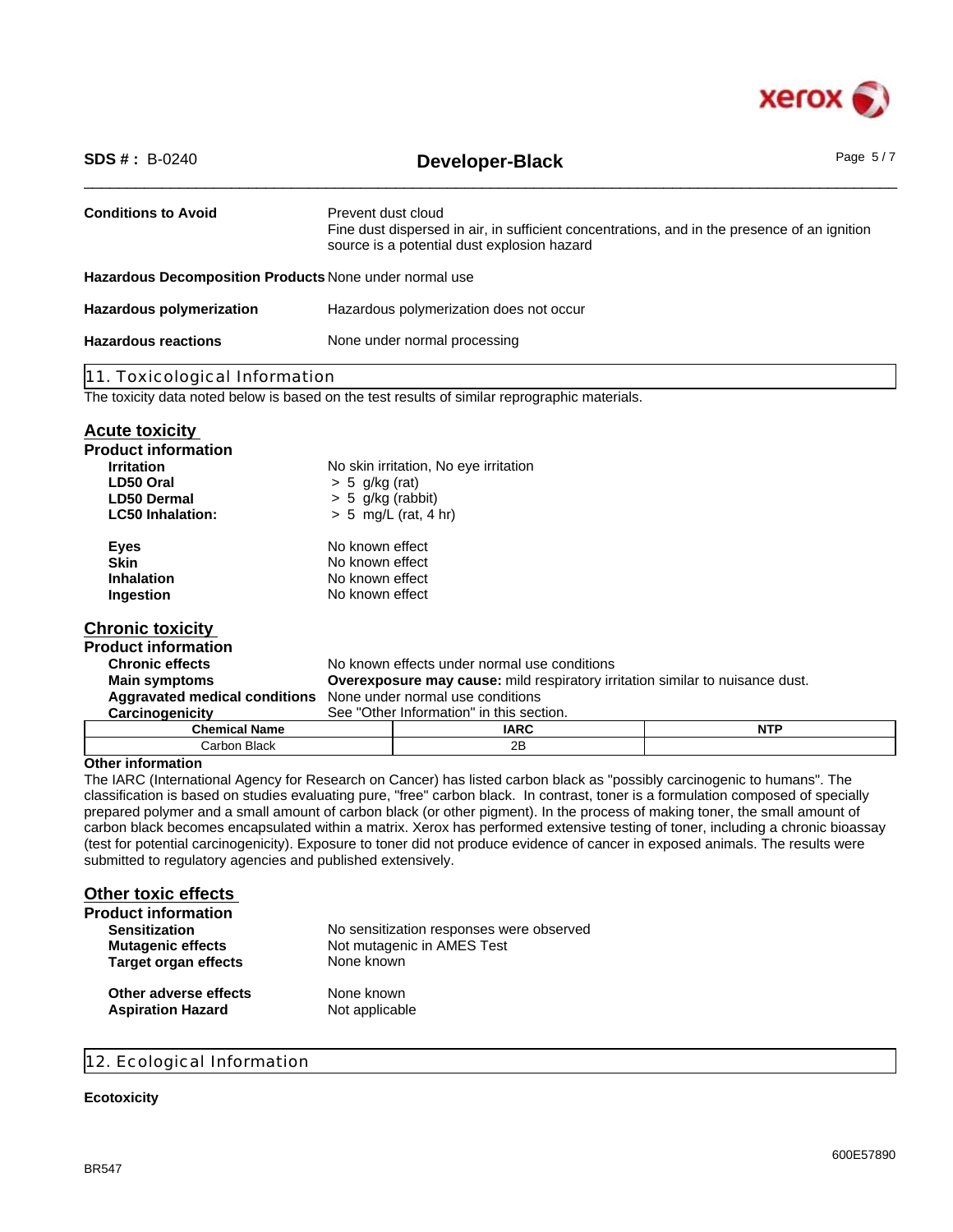

\_\_\_\_\_\_\_\_\_\_\_\_\_\_\_\_\_\_\_\_\_\_\_\_\_\_\_\_\_\_\_\_\_\_\_\_\_\_\_\_\_\_\_\_\_\_\_\_\_\_\_\_\_\_\_\_\_\_\_\_\_\_\_\_\_\_\_\_\_\_\_\_\_\_\_\_\_\_\_\_\_\_\_\_\_\_\_\_\_\_\_\_\_\_ **SDS # :** B-0240 **Developer-Black** Page 6 / 7

The environmental impact of this product has not been fully investigated. However, this preparation is not expected to present significant adverse environmental effects.

| 13. Disposal Considerations   |                                                                                                                                                                                                                                                                                                                                                                                                                                                                                                                                |  |
|-------------------------------|--------------------------------------------------------------------------------------------------------------------------------------------------------------------------------------------------------------------------------------------------------------------------------------------------------------------------------------------------------------------------------------------------------------------------------------------------------------------------------------------------------------------------------|--|
| <b>Waste Disposal Methods</b> | This material, as supplied, is not a hazardous waste according to Federal regulations (40<br>CFR 261). This material could become a hazardous waste if it is mixed with or otherwise<br>comes in contact with a hazardous waste, if chemical additions are made to this material, or<br>if the material is processed or otherwise altered. Consult 40 CFR 261 to determine whether<br>the altered material is a hazardous waste. Consult the appropriate state, regional, or local<br>regulations for additional requirements. |  |
| <b>Contaminated packaging</b> | Dispose of in accordance with local regulations.                                                                                                                                                                                                                                                                                                                                                                                                                                                                               |  |
| 14. Transport Information     |                                                                                                                                                                                                                                                                                                                                                                                                                                                                                                                                |  |

**Note** This material is not subject to regulation as a hazardous material for shipping.

### 15. Regulatory Information

### **OSHA Regulatory Status**

This product is an article which contains a mixture / preparation in powder form. Safety information is given for exposure to the article as sold and used by the customer. Intended use of the product is not expected to result in exposure to the mixture / preparation based on the packaging and method of dispensing.

While this material is not considered hazardous by the OSHA hazard Communication Standard (29 CFR 1910.1200), this SDS contains valuable information for the safe handling and proper use of the product. This SDS should be retained and made available to employees and other users of this product.

### **International Inventories**

| <b>TSCA</b>     | Complies |
|-----------------|----------|
| <b>DSL/NDSL</b> | Complies |

### **U.S. Federal Regulations**

### **SARA 313**

Section 313 of Title III of the Superfund Amendments and Reauthorization Act of 1986 (SARA). This product does not contain any chemicals which are subject to the reporting requirements of the Act and Title 40 of the Code of Federal Regulations, Part 372. **Clean Water Act**

This product is not regulated as a pollutant pursuant to the Clean Water Act (40 CFR 122.21 and 40 CFR 122.42).

**Clean Air Act, Section 112 Hazardous Air Pollutants (HAPs) (see 40 CFR 61)**

This product is not regulated as a hazardous air pollutant (HAPS) under Section 112 of the Clean Air Act Amendments of 1990. **CERCLA**

This material, as supplied, does not contain any substances regulated as hazardous substances under the Comprehensive Environmental Response Compensation and Liability Act (CERCLA) (40 CFR 302) or the Superfund Amendments and Reauthorization Act (SARA) (40 CFR 355). There may be specific reporting requirements at the local, regional, or state level pertaining to releases of this material.

### **TSCA**

TSCA 12(b) does not apply to this product.

### **U.S. State Regulations**